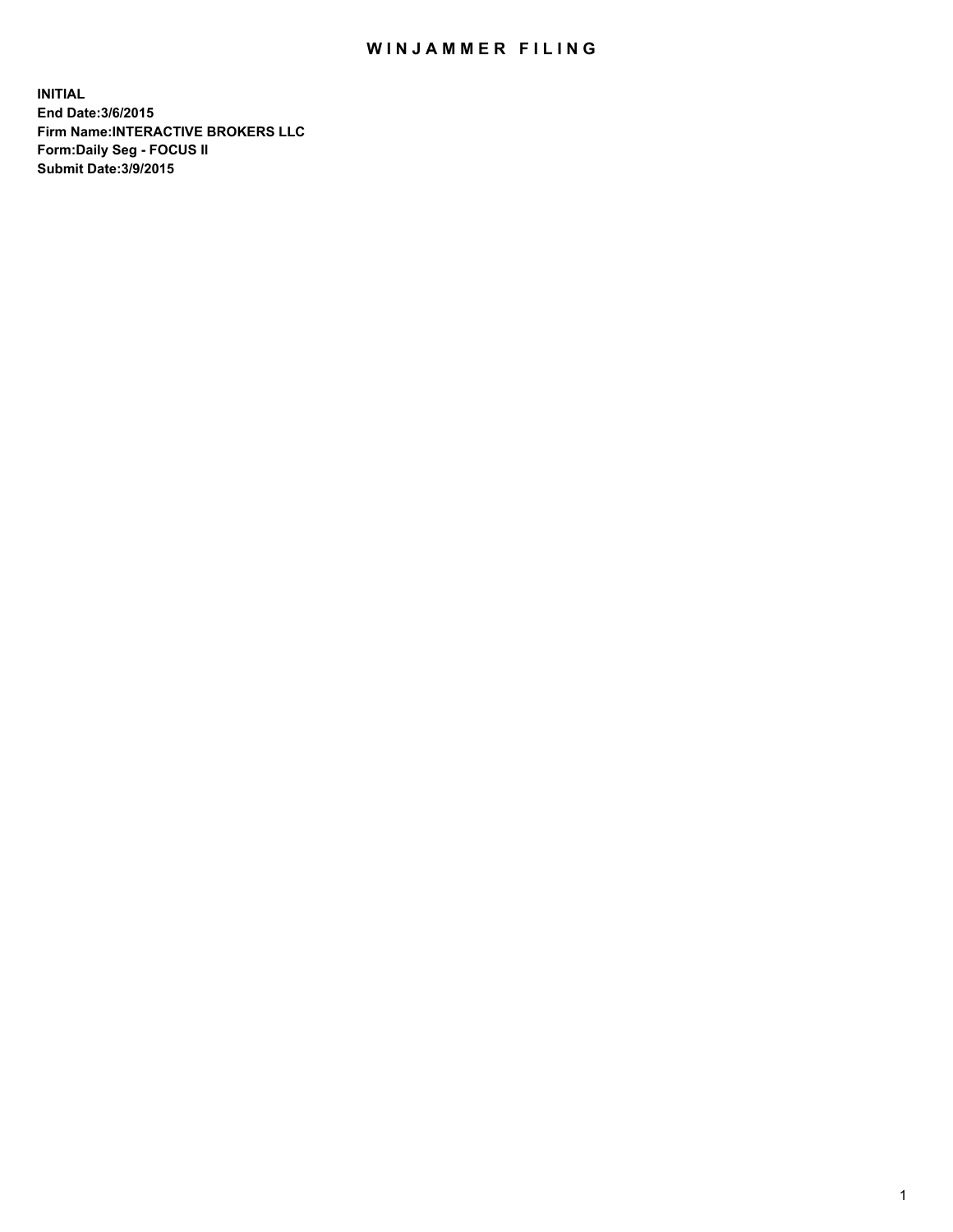## **INITIAL End Date:3/6/2015 Firm Name:INTERACTIVE BROKERS LLC Form:Daily Seg - FOCUS II Submit Date:3/9/2015 Daily Segregation - Cover Page**

| Name of Company                                                                   | <b>INTERACTIVE BROKERS LLC</b> |
|-----------------------------------------------------------------------------------|--------------------------------|
| <b>Contact Name</b>                                                               | <b>Michael Ellman</b>          |
| <b>Contact Phone Number</b>                                                       | 203-422-8926                   |
| <b>Contact Email Address</b>                                                      | mellman@interactivebrokers.co  |
|                                                                                   | $\underline{\mathbf{m}}$       |
|                                                                                   |                                |
| FCM's Customer Segregated Funds Residual Interest Target (choose one):            |                                |
| a. Minimum dollar amount: ; or                                                    | $\overline{\mathbf{0}}$        |
| b. Minimum percentage of customer segregated funds required:% ; or                | 0                              |
| c. Dollar amount range between: and; or                                           | 155,000,000 245,000,000        |
| d. Percentage range of customer segregated funds required between:% and%.         | 00                             |
| FCM's Customer Secured Amount Funds Residual Interest Target (choose one):        |                                |
| a. Minimum dollar amount: ; or                                                    | $\overline{\mathbf{0}}$        |
| b. Minimum percentage of customer secured funds required:% ; or                   | 0                              |
| c. Dollar amount range between: and; or                                           | 80,000,000 120,000,000         |
| d. Percentage range of customer secured funds required between:% and%.            | 00                             |
|                                                                                   |                                |
| FCM's Cleared Swaps Customer Collateral Residual Interest Target (choose one):    |                                |
| a. Minimum dollar amount: ; or                                                    | $\overline{\mathbf{0}}$        |
| b. Minimum percentage of cleared swaps customer collateral required:% ; or        | $\underline{\mathbf{0}}$       |
| c. Dollar amount range between: and; or                                           | 0 <sub>0</sub>                 |
| d. Percentage range of cleared swaps customer collateral required between:% and%. | 0 <sub>0</sub>                 |
|                                                                                   |                                |
| Current ANC:on                                                                    | 2,358,497,154 06-MAR-2015      |
| <b>Broker Dealer Minimum</b>                                                      | 257,857,711                    |
| Debit/Deficit - CustomersCurrent AmountGross Amount                               |                                |
| Domestic Debit/Deficit                                                            | 3,177,467                      |
| Foreign Debit/Deficit                                                             | 6,332,160 0                    |
| Debit/Deficit - Non CustomersCurrent AmountGross Amount                           |                                |
| Domestic Debit/Deficit                                                            | 0 <sub>0</sub>                 |
| Foreign Debit/Deficit                                                             | 0 <sub>0</sub>                 |
| Proprietary Profit/Loss                                                           |                                |
| Domestic Profit/Loss                                                              | $\overline{\mathbf{0}}$        |
| Foreign Profit/Loss                                                               | $\underline{\mathbf{0}}$       |
| Proprietary Open Trade Equity<br>Domestic OTE                                     |                                |
|                                                                                   | 43,721,906                     |
| Foreign OTE                                                                       | <u>0</u>                       |
| <b>SPAN</b><br><b>Customer SPAN Calculation</b>                                   |                                |
|                                                                                   | 1,284,944,215                  |
| Non-Customer SPAN Calcualation                                                    | 20,664,295                     |
| Proprietary Capital Charges<br>Minimum Dollar Amount Requirement                  | 9,487,444                      |
| Other NFA Dollar Amount Requirement                                               | 20,000,000 [7465]              |
|                                                                                   | 22,067,130 [7475]              |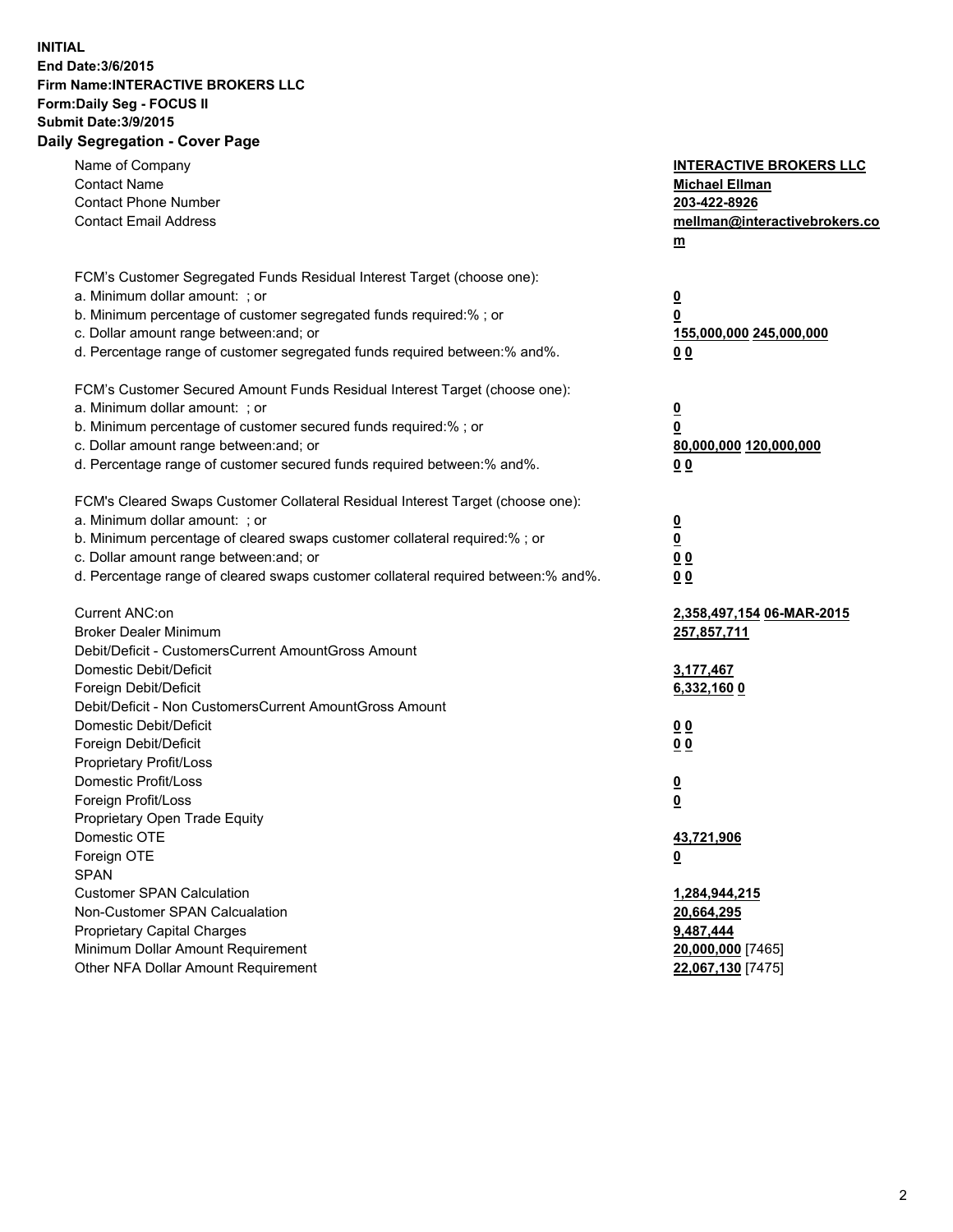## **INITIAL End Date:3/6/2015 Firm Name:INTERACTIVE BROKERS LLC Form:Daily Seg - FOCUS II Submit Date:3/9/2015 Daily Segregation - Secured Amounts**

|     | Foreign Futures and Foreign Options Secured Amounts                                         |                                                         |
|-----|---------------------------------------------------------------------------------------------|---------------------------------------------------------|
|     | Amount required to be set aside pursuant to law, rule or regulation of a foreign            | $0$ [7305]                                              |
|     | government or a rule of a self-regulatory organization authorized thereunder                |                                                         |
| 1.  | Net ledger balance - Foreign Futures and Foreign Option Trading - All Customers             |                                                         |
|     | A. Cash                                                                                     | 403,737,514 [7315]                                      |
|     | B. Securities (at market)                                                                   | $0$ [7317]                                              |
| 2.  | Net unrealized profit (loss) in open futures contracts traded on a foreign board of trade   | -5,190,842 [7325]                                       |
| 3.  | Exchange traded options                                                                     |                                                         |
|     | a. Market value of open option contracts purchased on a foreign board of trade              | 79,690 [7335]                                           |
|     | b. Market value of open contracts granted (sold) on a foreign board of trade                | <mark>-57,015</mark> [7337]                             |
| 4.  | Net equity (deficit) (add lines 1. 2. and 3.)                                               | 398,569,347 [7345]                                      |
| 5.  | Account liquidating to a deficit and account with a debit balances - gross amount           | 6,332,160 [7351]                                        |
|     | Less: amount offset by customer owned securities                                            |                                                         |
| 6.  |                                                                                             | 0 [7352] 6,332,160 [7354]                               |
|     | Amount required to be set aside as the secured amount - Net Liquidating Equity              | 404,901,507 [7355]                                      |
|     | Method (add lines 4 and 5)                                                                  |                                                         |
| 7.  | Greater of amount required to be set aside pursuant to foreign jurisdiction (above) or line | 404,901,507 [7360]                                      |
|     | 6.                                                                                          |                                                         |
|     | FUNDS DEPOSITED IN SEPARATE REGULATION 30.7 ACCOUNTS                                        |                                                         |
| 1.  | Cash in banks                                                                               |                                                         |
|     | A. Banks located in the United States                                                       | 391,160,771 [7500]                                      |
|     | B. Other banks qualified under Regulation 30.7                                              | 0 [7520] 391,160,771 [7530]                             |
| 2.  | Securities                                                                                  |                                                         |
|     | A. In safekeeping with banks located in the United States                                   | $Q$ [7540]                                              |
|     | B. In safekeeping with other banks qualified under Regulation 30.7                          | 0 [7560] 0 [7570]                                       |
| 3.  | Equities with registered futures commission merchants                                       |                                                         |
|     | A. Cash                                                                                     | $0$ [7580]                                              |
|     | <b>B.</b> Securities                                                                        | $0$ [7590]                                              |
|     | C. Unrealized gain (loss) on open futures contracts                                         | $0$ [7600]                                              |
|     | D. Value of long option contracts                                                           | $0$ [7610]                                              |
|     | E. Value of short option contracts                                                          | 0 [7615] 0 [7620]                                       |
| 4.  | Amounts held by clearing organizations of foreign boards of trade                           |                                                         |
|     | A. Cash                                                                                     | $0$ [7640]                                              |
|     | <b>B.</b> Securities                                                                        | $0$ [7650]                                              |
|     | C. Amount due to (from) clearing organization - daily variation                             | $0$ [7660]                                              |
|     | D. Value of long option contracts                                                           | $0$ [7670]                                              |
|     | E. Value of short option contracts                                                          | 0 [7675] 0 [7680]                                       |
| 5.  | Amounts held by members of foreign boards of trade                                          |                                                         |
|     | A. Cash                                                                                     | 138,510,150 [7700]                                      |
|     | <b>B.</b> Securities                                                                        | $0$ [7710]                                              |
|     | C. Unrealized gain (loss) on open futures contracts                                         | -18,581,835 [7720]                                      |
|     | D. Value of long option contracts                                                           | 79,691 [7730]                                           |
|     | E. Value of short option contracts                                                          | <u>-<b>57,016</b> [</u> 7735] <u>119,950,990</u> [7740] |
| 6.  | Amounts with other depositories designated by a foreign board of trade                      | $0$ [7760]                                              |
| 7.  | Segregated funds on hand                                                                    | $0$ [7765]                                              |
| 8.  | Total funds in separate section 30.7 accounts                                               | 511,111,761 [7770]                                      |
| 9.  | Excess (deficiency) Set Aside for Secured Amount (subtract line 7 Secured Statement         | 106,210,254 [7380]                                      |
|     | Page 1 from Line 8)                                                                         |                                                         |
| 10. | Management Target Amount for Excess funds in separate section 30.7 accounts                 | 80,000,000 [7780]                                       |
| 11. | Excess (deficiency) funds in separate 30.7 accounts over (under) Management Target          | 26,210,254 [7785]                                       |
|     |                                                                                             |                                                         |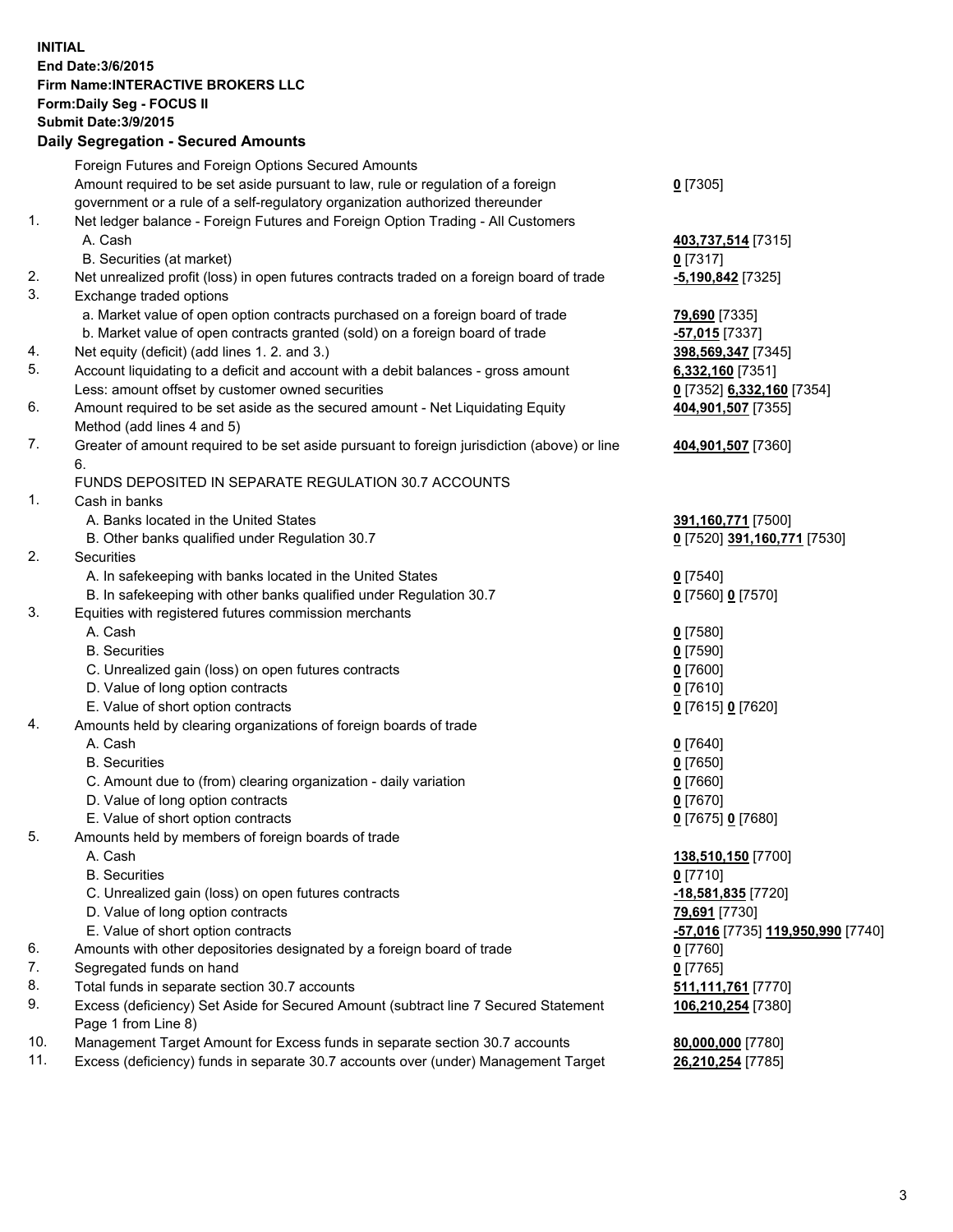**INITIAL End Date:3/6/2015 Firm Name:INTERACTIVE BROKERS LLC Form:Daily Seg - FOCUS II Submit Date:3/9/2015 Daily Segregation - Segregation Statement** SEGREGATION REQUIREMENTS(Section 4d(2) of the CEAct) 1. Net ledger balance A. Cash **2,601,218,728** [7010] B. Securities (at market) **0** [7020] 2. Net unrealized profit (loss) in open futures contracts traded on a contract market **43,178,595** [7030] 3. Exchange traded options A. Add market value of open option contracts purchased on a contract market **120,249,854** [7032] B. Deduct market value of open option contracts granted (sold) on a contract market **-182,044,190** [7033] 4. Net equity (deficit) (add lines 1, 2 and 3) **2,582,602,987** [7040] 5. Accounts liquidating to a deficit and accounts with debit balances - gross amount **3,177,467** [7045] Less: amount offset by customer securities **0** [7047] **3,177,467** [7050] 6. Amount required to be segregated (add lines 4 and 5) **2,585,780,454** [7060] FUNDS IN SEGREGATED ACCOUNTS 7. Deposited in segregated funds bank accounts A. Cash **404,121,963** [7070] B. Securities representing investments of customers' funds (at market) **1,351,675,818** [7080] C. Securities held for particular customers or option customers in lieu of cash (at market) **0** [7090] 8. Margins on deposit with derivatives clearing organizations of contract markets A. Cash **15,299,816** [7100] B. Securities representing investments of customers' funds (at market) **114,049,851** [7110] C. Securities held for particular customers or option customers in lieu of cash (at market) **0** [7120] 9. Net settlement from (to) derivatives clearing organizations of contract markets **1,220,772** [7130] 10. Exchange traded options A. Value of open long option contracts **2,072,130** [7132] B. Value of open short option contracts **-13,434,954** [7133] 11. Net equities with other FCMs A. Net liquidating equity **14,630,515** [7140] B. Securities representing investments of customers' funds (at market) **902,485,216** [7160] C. Securities held for particular customers or option customers in lieu of cash (at market) **0** [7170] 12. Segregated funds on hand **0** [7150] 13. Total amount in segregation (add lines 7 through 12) **2,792,121,127** [7180] 14. Excess (deficiency) funds in segregation (subtract line 6 from line 13) **206,340,673** [7190] 15. Management Target Amount for Excess funds in segregation **155,000,000** [7194] **51,340,673** [7198]

16. Excess (deficiency) funds in segregation over (under) Management Target Amount Excess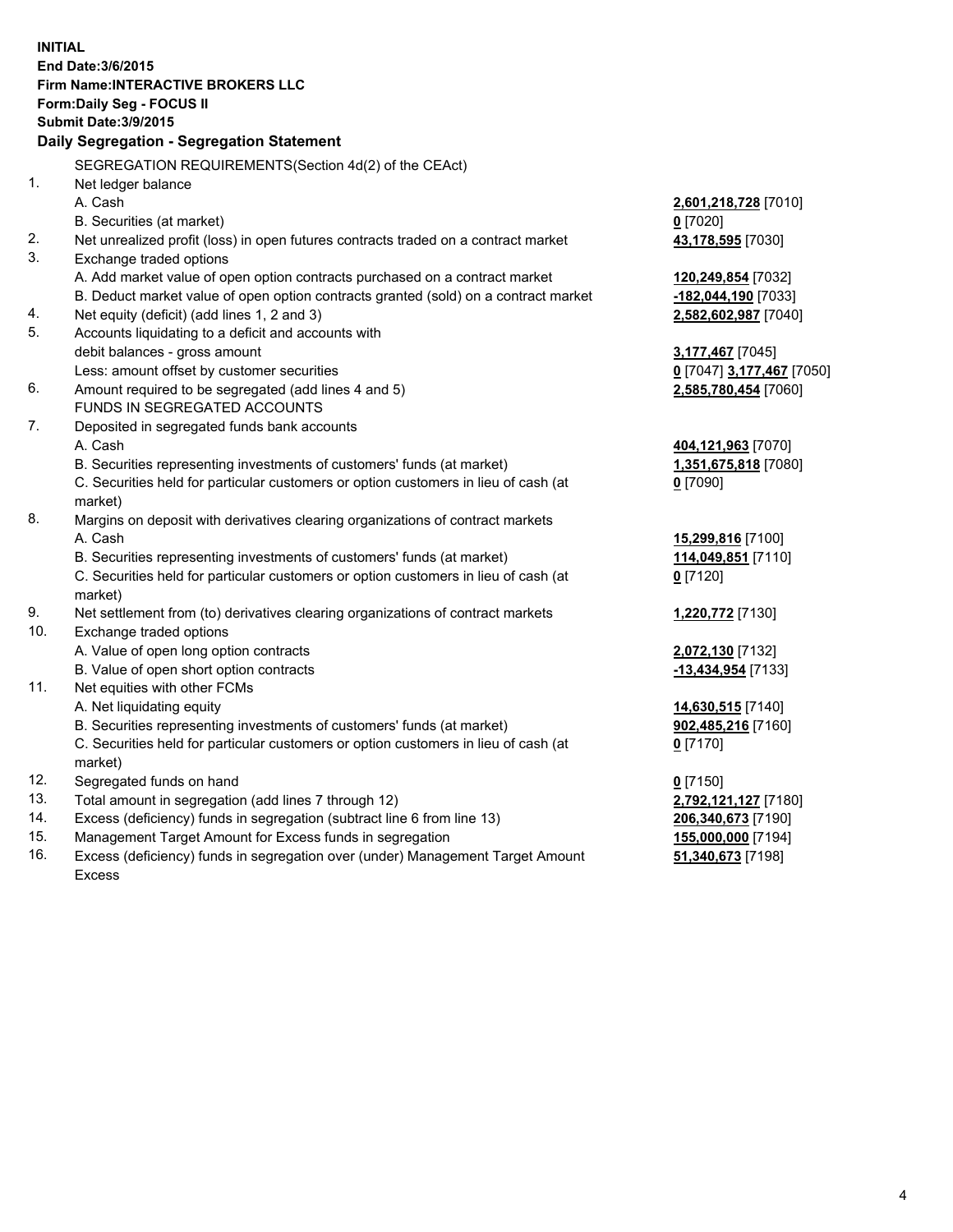## **INITIAL End Date:3/6/2015 Firm Name:INTERACTIVE BROKERS LLC Form:Daily Seg - FOCUS II Submit Date:3/9/2015 Daily Segregation - Supplemental**

| $\blacksquare$ | Total gross margin deficiencies - Segregated Funds Origin                                                                        | 252,579 [9100] |
|----------------|----------------------------------------------------------------------------------------------------------------------------------|----------------|
| $\sim$         | Total gross margin deficiencies - Secured Funds Origin                                                                           | 8,752 [9101]   |
| $\blacksquare$ | Total gross margin deficiencies - Cleared Swaps Customer Collateral Funds Origin                                                 | 0 [9102]       |
| $\blacksquare$ | Total gross margin deficiencies - Noncustomer and Proprietary Accounts Origin                                                    | $0$ [9103]     |
| $\blacksquare$ | Total number of accounts contributing to total gross margin deficiencies - Segregated                                            | 6 [9104]       |
|                | Funds Origin                                                                                                                     |                |
| $\blacksquare$ | Total number of accounts contributing to total gross margin deficiencies - Secured<br>Funds Origin                               | 2 [9105]       |
| $\blacksquare$ | Total number of accounts contributing to the total gross margin deficiencies - Cleared<br>Swaps Customer Collateral Funds Origin | $0$ [9106]     |
| $\blacksquare$ | Total number of accounts contributing to the total gross margin deficiencies -                                                   | $0$ [9107]     |
|                | Noncustomer and Proprietary Accounts Origin                                                                                      |                |
| Ξ.             | Upload a copy of the firm's daily margin report the FCM uses to issue margin calls<br>which corresponds with the reporting date. |                |

03.06.2015 Commodity Margin Deficiency Report.xls